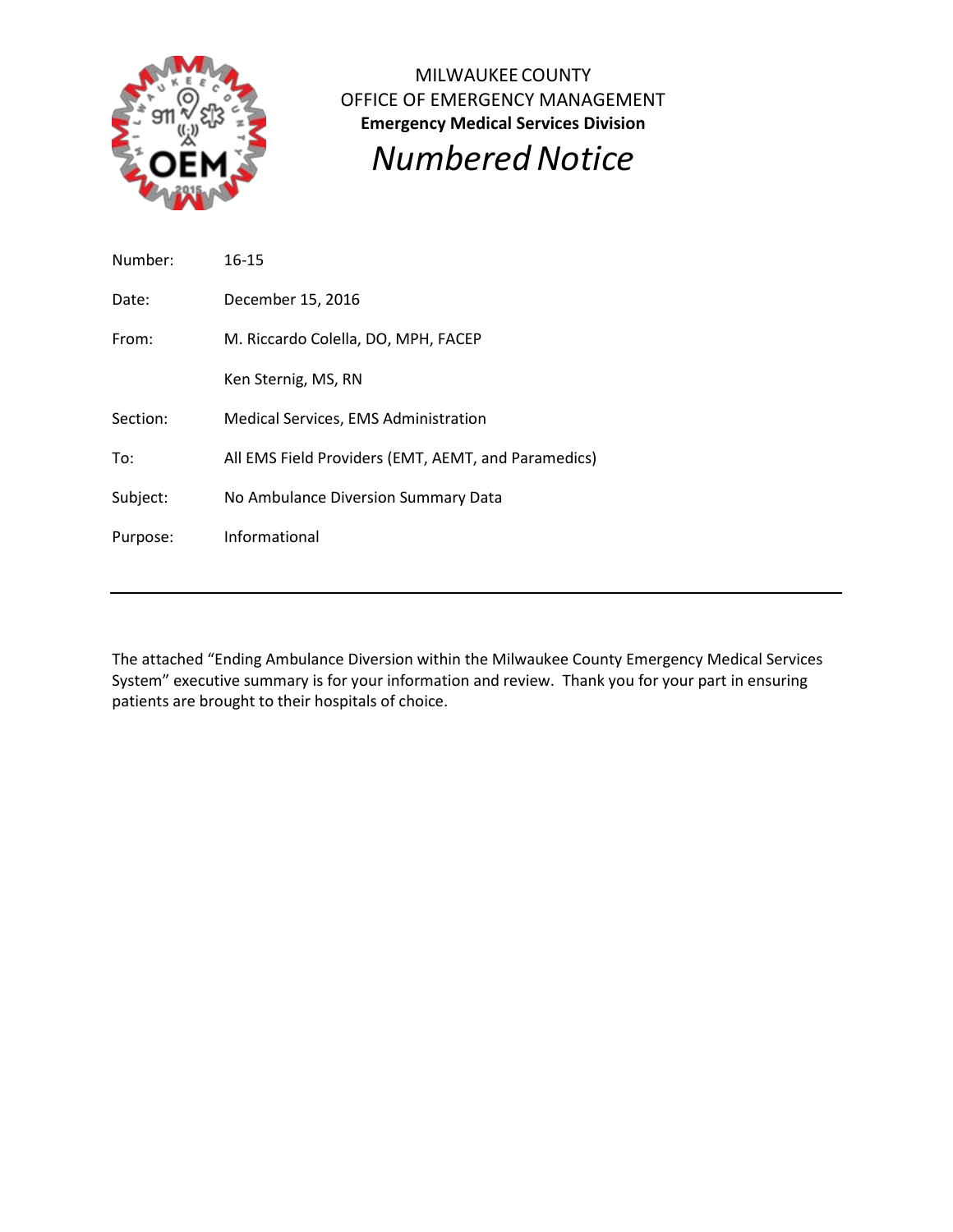

Office of Emergency Management (OEM)

Milwaukee County

Christine Westrich, Director OEM Kenneth Sternig, EMS Program Director M. Riccardo Colella, Director of Medical Services

**December 5, 2016**

# **Ending Ambulance Diversion within the Milwaukee County Emergency Medical Services System Executive Summary**

## **History of hospital emergency department ambulance diversion**

The Emergency Medical Treatment and Labor Act (EMTALA) was enacted by Congress as part of the 1985 Consolidated Omnibus Reconciliation Act (COBRA) to address the problem of "patient dumping" from emergency departments (ED). Patient dumping was the practice by which hospitals would intentionally not provide care to patients due to issues of insurance or inability to pay. Part of the strategy of patient dumping was to refuse ambulance arrivals at their facility and divert them to other hospitals (usually county or indigent care hospitals) and often with poor patient outcomes. EMTALA stopped this practice by mandating that all emergency departments provide a medical screening exam and stabilize any emergency medical condition regardless of ability to pay – a mandate that is still required to this day. While the origins of ambulance diversion (AD) are thought to be a remnant of patient dumping, it has evolved as a means to address another health care dynamic-hospital capacity.

Over the past two decades, hospital capacity has decreased both in absolute numbers (fewer hospitals and in-patient beds) and in functional capacity (provider shortage). Public policy and payer incentives have shifted to encourage more outpatient care management; coupled with increasing focus on wellness and prevention and improvements in drugs, devices and surgeries that can be provided outside of a hospital, the simple economics of leaner, less expensive outpatient care is a major factor that has decreased absolute hospital capacity.

One consequence of diminished hospital bed capacity is that the emergency department often serves as the hospital capacitor – holding admitted patients awaiting scarce hospital beds while trying to manage those newly arriving whom they cannot legally turn away. Ambulance diversion re-surfaced as a stopgap tool to push patients to other hospitals. The reality today is that all hospitals are facing these challenging capacity dynamics and diverting ambulances from one hospital to another is no longer a patient-centered solution.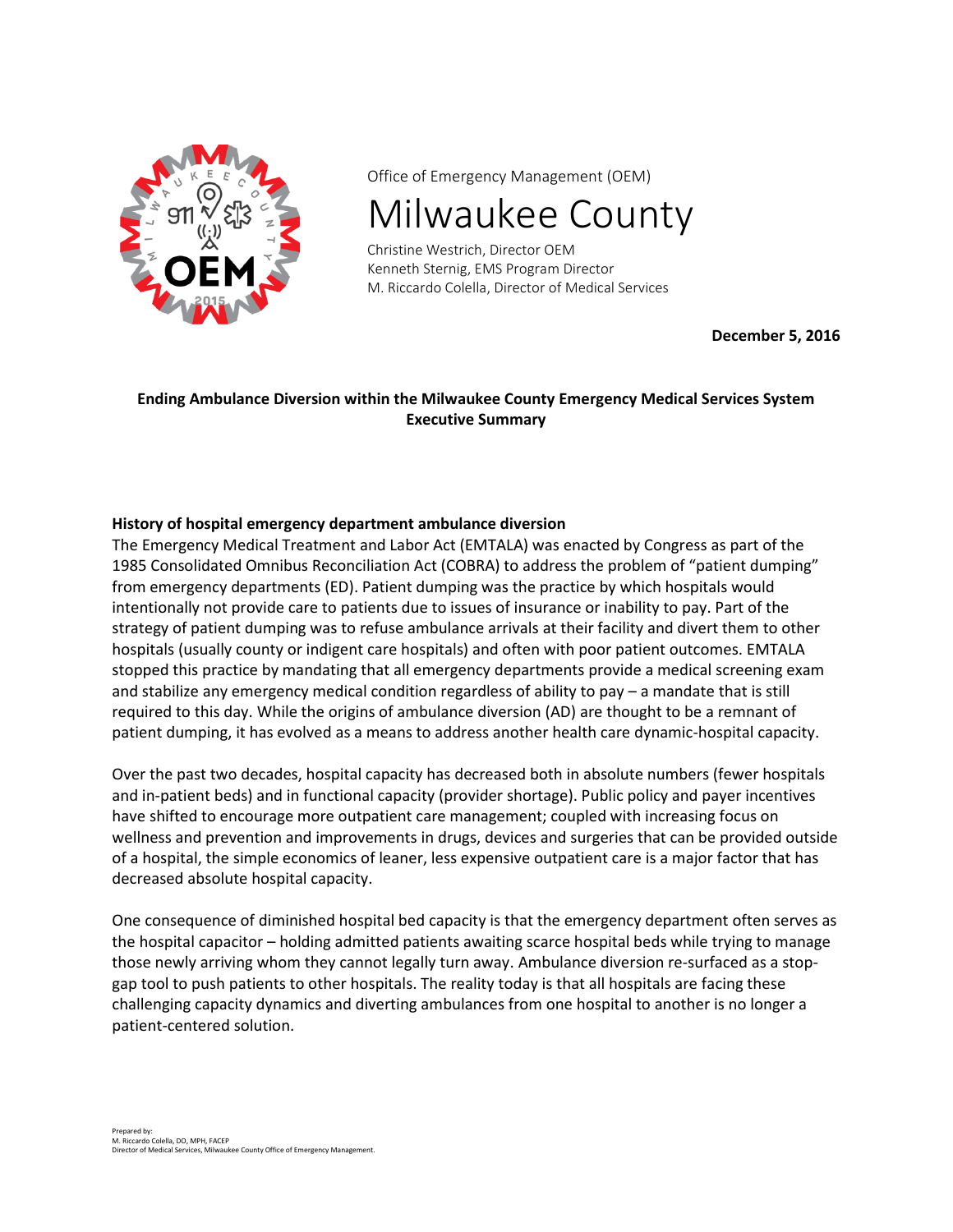## **Scientific literature regarding national Ambulance Diversion**

There is little evidence based literature to support AD practice despite its use across parts of the United States. Longer ambulance transport times, longer times for certain life-saving interventions and loss of hospital revenue has been clearly reported. A ban on ambulance diversion practice in the State of Massachusetts is the most studied public policy change documented in the literature. Despite early concerns before the ban became effective, there was no increased ED length of stay, no worsening of ED overcrowding, no staff unhappiness and no increased ambulance turnaround time; several hospitals actually experienced improvements in these measures. $1$ 

# **The Milwaukee County EMS System and the Milwaukee County Office of Emergency Management as a driving force for diversion reduction**

Recurring themes within the Milwaukee County EMS System have been identified with AD through the Performance Improvement Process:

- When one hospital goes on diversion, surrounding hospitals soon follow
- Patient satisfaction diminishes when transported to out-of-network or second-choice hospitals
- Ambulances are forced to drive further from patients' communities
- Sicker patients may be denied access to the closest hospital
- Patients decline ambulance services and instead drive themselves to the hospital of their choice

In contrast to decreasing hospital capacity, population growth continues with a larger percentage of aging patients, emergency department utilization continues to increase, ambulance diversion practice has increased, and 911 EMS utilization continues to increase. What started decades ago in the MCEMS system as a seemingly well-intentioned policy to divert ambulances to less crowded emergency departments now represented an opportunity to realign patient-centered EMS delivery within the context of a changing health care landscape.

As a municipal emergency medical services safety net organization, the Milwaukee County Office of Emergency Management is positioned to be entirely patient centered and neutral with respect to health systems. We strive to ensure patients have the right to make informed health choices and acknowledge that patients who are forced away from their medical homes may experience safety, quality and economic risks.

# **Time Line of the Milwaukee County EMS ambulance diversion reduction policy**

Beginning in 2013, the Milwaukee County EMS System stakeholders including our hospital partners developed a three phase approach to ending ambulance diversion:

- Phase I Sudden Cardiac Arrest Survivors
	- $\circ$  Ensured that any patient resuscitated from sudden cardiac arrest was conveyed to the closest appropriate emergency department as these represent among the most unstable patients cared for by EMS and have a high risk of death within the first few minutes of resuscitation; driving these patients to more distant hospitals represented risk to patients and EMS providers.
- Phase II Heart Attack and Stroke Patients
	- $\circ$  Ensured that any patient experiencing a heart attack or stroke are transported to the closest appropriate hospital as the scientific evidence suggested that delaying care has a negative impact on patient outcome and survival.

Prepared by: M. Riccardo Colella, DO, MPH, FACEP Director of Medical Services, Milwaukee County Office of Emergency Management.

 $\overline{\phantom{a}}$ 

<sup>1</sup> Academic Emergency Medicine 2006; 13:1220-1227